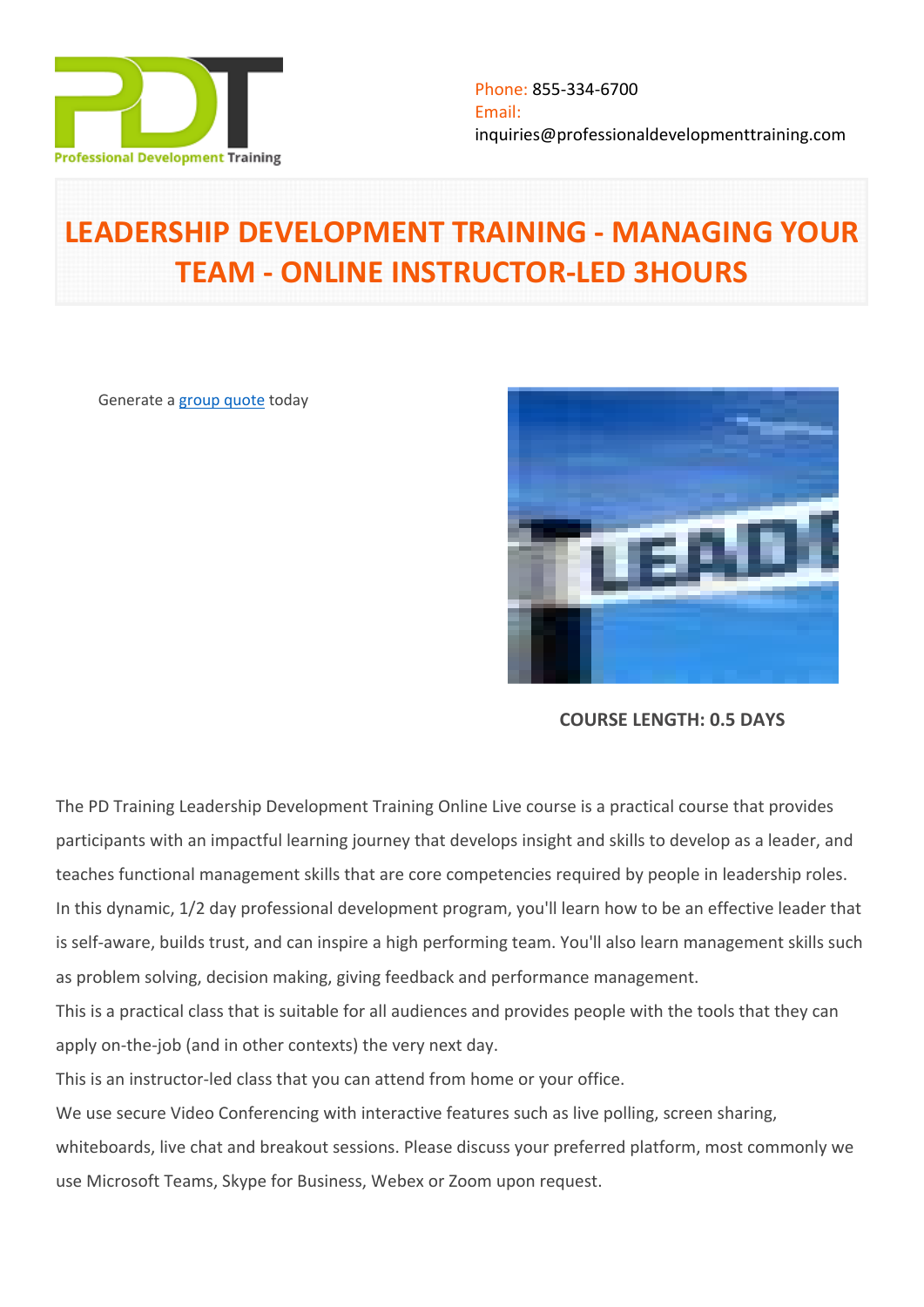These courses are facilitated in English, and are open to people from different industries across Australia, New Zealand, Singapore, Malaysia and Hong Kong - this is a short but powerful learning experience that gives you global collaboration opportunities.

Our trainers and processes have been refined to give you a personalised learning experience where it is specifically targeted to your needs & see our outcomes in the reviews.

\*\*Please note, these classes run to a very tight schedule, please follow the invitation and join the class 10 minutes prior to commencement so you are ready to participate and don't miss a minute! **Be ready** - check your device is ready to go by use this [test link](https://zoom.us/test).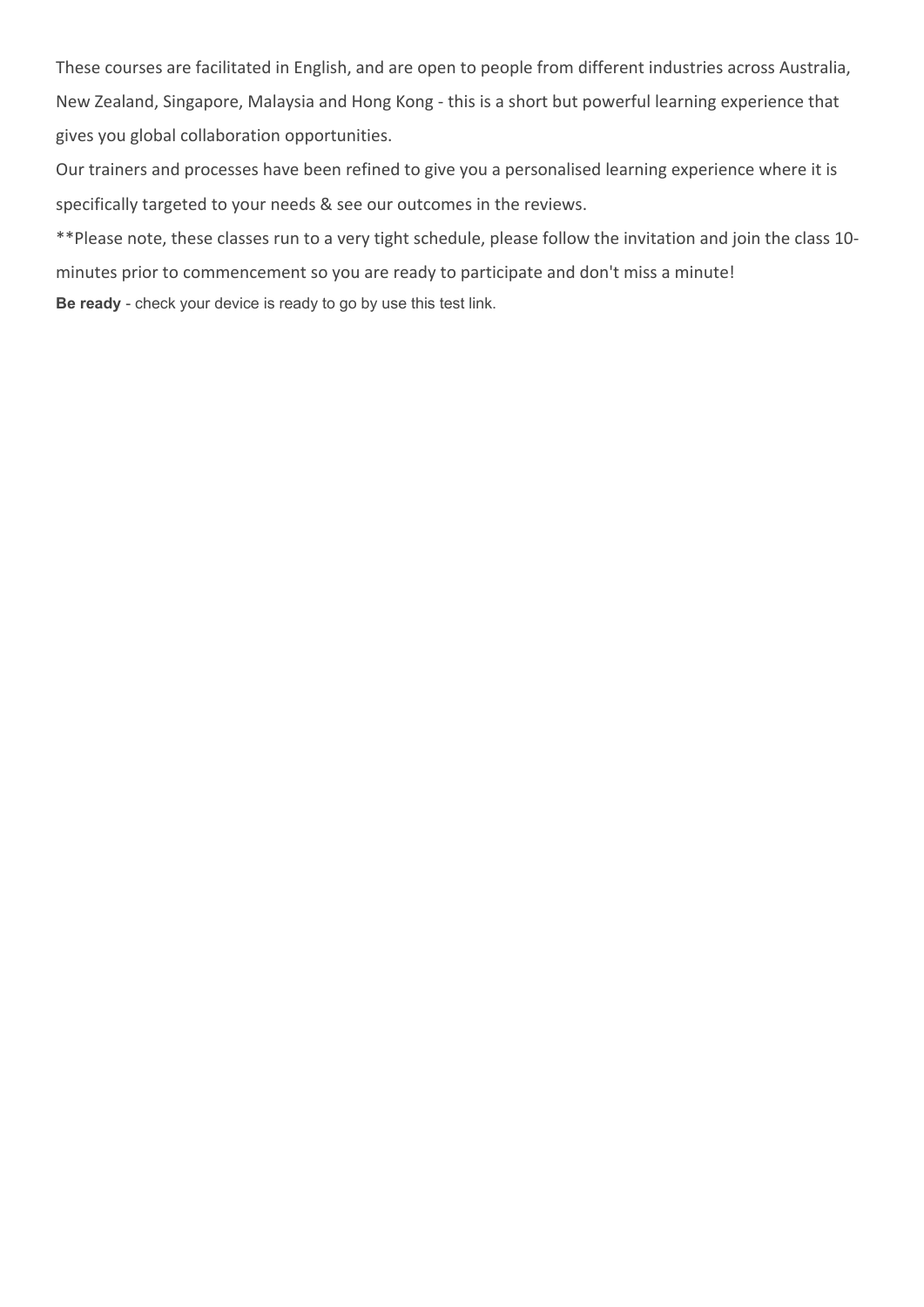# **LEADERSHIP DEVELOPMENT TRAINING - MANAGING YOUR TEAM - ONLINE INSTRUCTOR-LED 3HOURS COURSE OUTLINE**

## **FOREWORD**

The PD Training Leadership Development Training Program has been highly praised by our business clients as the essential skills required to be a talented leader are presented in a format that is both informative and empowering at the same time.<

Through patience, persistence and hard work, anyone can become a highly effective leader. The responsibility is on you to implement the strategies taught in this course, and to identify and correct changes in certain behaviours which may be quite difficult. The skills required to be a great team player are not always the same skills required to effectively lead the team. This is why Executive Leadership Development is so highly sought after by most successful companies.

The primary role of a leader also requires a thorough understanding of the team's needs, aspirations and concerns, so it is important to have excellent listening and facilitation skills as well as highly developed abilities to coach and mentor others. This Leadership and Development Training Program will teach you that effective leadership starts with a thorough understanding of oneself, which then allows you to support and lead others towards stated organisational goals.

## **OUTCOMES**

## **In this course participants will learn how to:**

- Encourage Teamwork and boost performance
- Coach and Mentor your team to greatness
- Provide effective Feedback to inspire greater performance with engagement and buy-in
- Identify and apply strategies to manage underperforming members of the team

#### **MODULES**

#### **Lesson 1: Encouraging Teamwork**

- **Communist Lessons from Geese**
- What the Leader Can Do
- Reflection

#### **Lesson 2: Coaching and Mentoring**

- Coaching
- Mentoring
- Introducing the G.R.O.W. Model
- Benefits of Setting Goals
- Setting SMART Goals
- Reflection